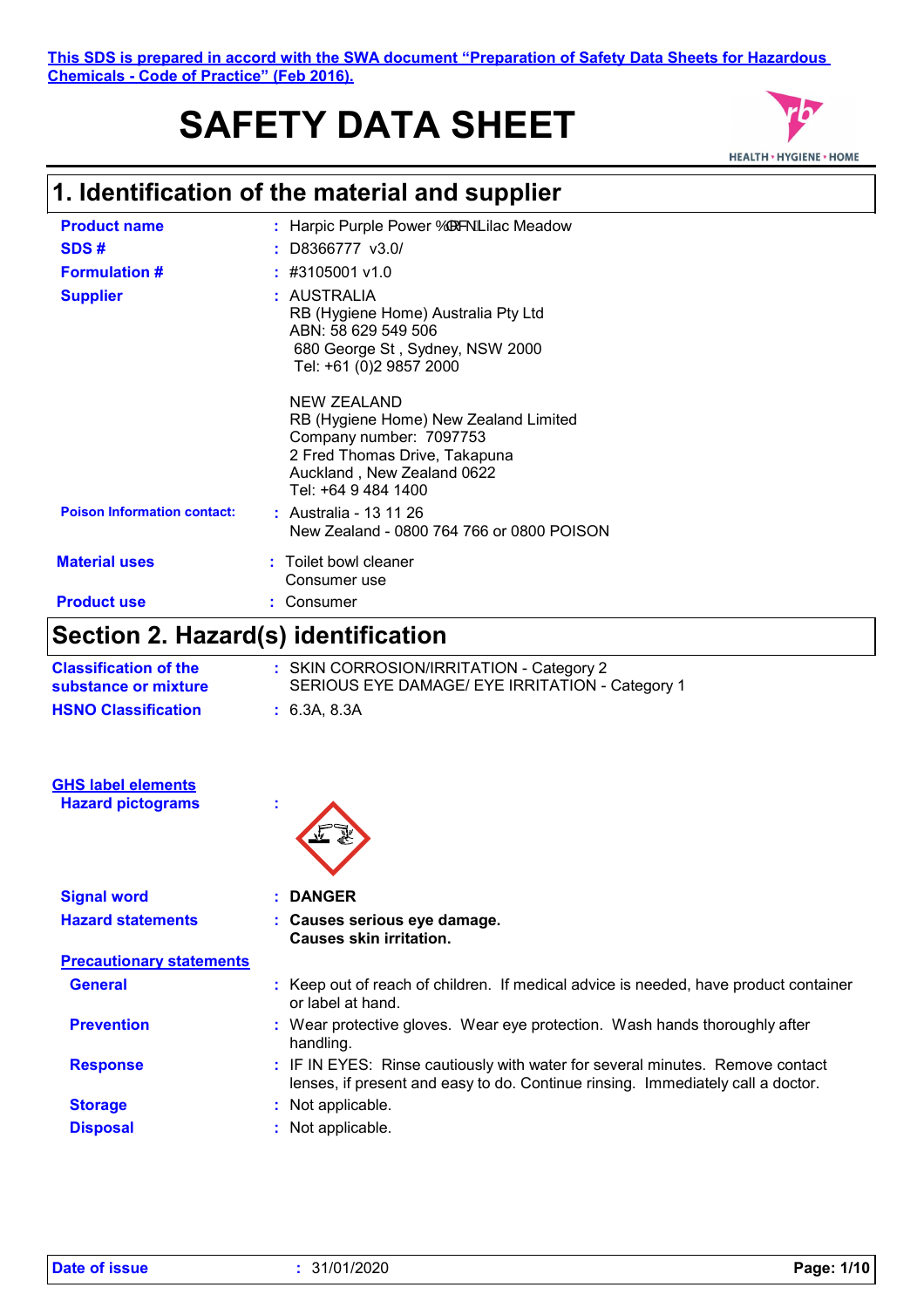# **Section 2. Hazard(s) identification**

**Recommendations** : No known significant effects or critical hazards.

**Other hazards which do not :** None known. **result in classification**

# **Section 3. Composition and ingredient information**

**Substance/mixture :**

: Mixture

| <b>Ingredient name</b>         | $\%$ (w/w) | <b>CAS number</b> |
|--------------------------------|------------|-------------------|
| sodium dodecylbenzenesulfonate | ⊺≥30 - ≤54 | 25155-30-0        |

 **Other Non-hazardous ingredients to 100%**

**Occupational exposure limits, if available, are listed in Section 8.**

### **Section 4. First aid measures**

| <b>Description of necessary first aid measures</b> |                                                                                                                                                                                                                                                                                                                                                                                                                                                                                                                                                                                                                                                                                                                                                                                                                                                                                      |
|----------------------------------------------------|--------------------------------------------------------------------------------------------------------------------------------------------------------------------------------------------------------------------------------------------------------------------------------------------------------------------------------------------------------------------------------------------------------------------------------------------------------------------------------------------------------------------------------------------------------------------------------------------------------------------------------------------------------------------------------------------------------------------------------------------------------------------------------------------------------------------------------------------------------------------------------------|
| <b>Eye contact</b>                                 | : Get medical attention immediately. Call a poison center or physician. Immediately<br>flush eyes with plenty of water, occasionally lifting the upper and lower eyelids.<br>Check for and remove any contact lenses. Continue to rinse for at least 10 minutes.<br>Chemical burns must be treated promptly by a physician.                                                                                                                                                                                                                                                                                                                                                                                                                                                                                                                                                          |
| <b>Inhalation</b>                                  | Get medical attention immediately. Call a poison center or physician. Remove<br>victim to fresh air and keep at rest in a position comfortable for breathing. If it is<br>suspected that fumes are still present, the rescuer should wear an appropriate mask<br>or self-contained breathing apparatus. If not breathing, if breathing is irregular or if<br>respiratory arrest occurs, provide artificial respiration or oxygen by trained personnel.<br>It may be dangerous to the person providing aid to give mouth-to-mouth<br>resuscitation. If unconscious, place in recovery position and get medical attention<br>immediately. Maintain an open airway. Loosen tight clothing such as a collar, tie,<br>belt or waistband.                                                                                                                                                  |
| <b>Skin contact</b>                                | : Get medical attention immediately. Call a poison center or physician. Flush<br>contaminated skin with plenty of water. Remove contaminated clothing and shoes.<br>Wash contaminated clothing thoroughly with water before removing it, or wear<br>gloves. Continue to rinse for at least 10 minutes. Chemical burns must be treated<br>promptly by a physician. Wash clothing before reuse. Clean shoes thoroughly<br>before reuse.                                                                                                                                                                                                                                                                                                                                                                                                                                                |
| <b>Ingestion</b>                                   | Get medical attention immediately. Call a poison center or physician. Wash out<br>mouth with water. Remove dentures if any. Remove victim to fresh air and keep at<br>rest in a position comfortable for breathing. If material has been swallowed and the<br>exposed person is conscious, give small quantities of water to drink. Stop if the<br>exposed person feels sick as vomiting may be dangerous. Do not induce vomiting<br>unless directed to do so by medical personnel. If vomiting occurs, the head should<br>be kept low so that vomit does not enter the lungs. Chemical burns must be treated<br>promptly by a physician. Never give anything by mouth to an unconscious person.<br>If unconscious, place in recovery position and get medical attention immediately.<br>Maintain an open airway. Loosen tight clothing such as a collar, tie, belt or<br>waistband. |

**Most important symptoms/effects, acute and delayed**

| <b>Potential acute health effects</b> |                                                     |
|---------------------------------------|-----------------------------------------------------|
| <b>Eye contact</b>                    | : Causes serious eye damage.                        |
| <b>Inhalation</b>                     | : No known significant effects or critical hazards. |
| <b>Skin contact</b>                   | : Causes skin irritation.                           |
| Ingestion                             | : No known significant effects or critical hazards. |
| <b>Over-exposure signs/symptoms</b>   |                                                     |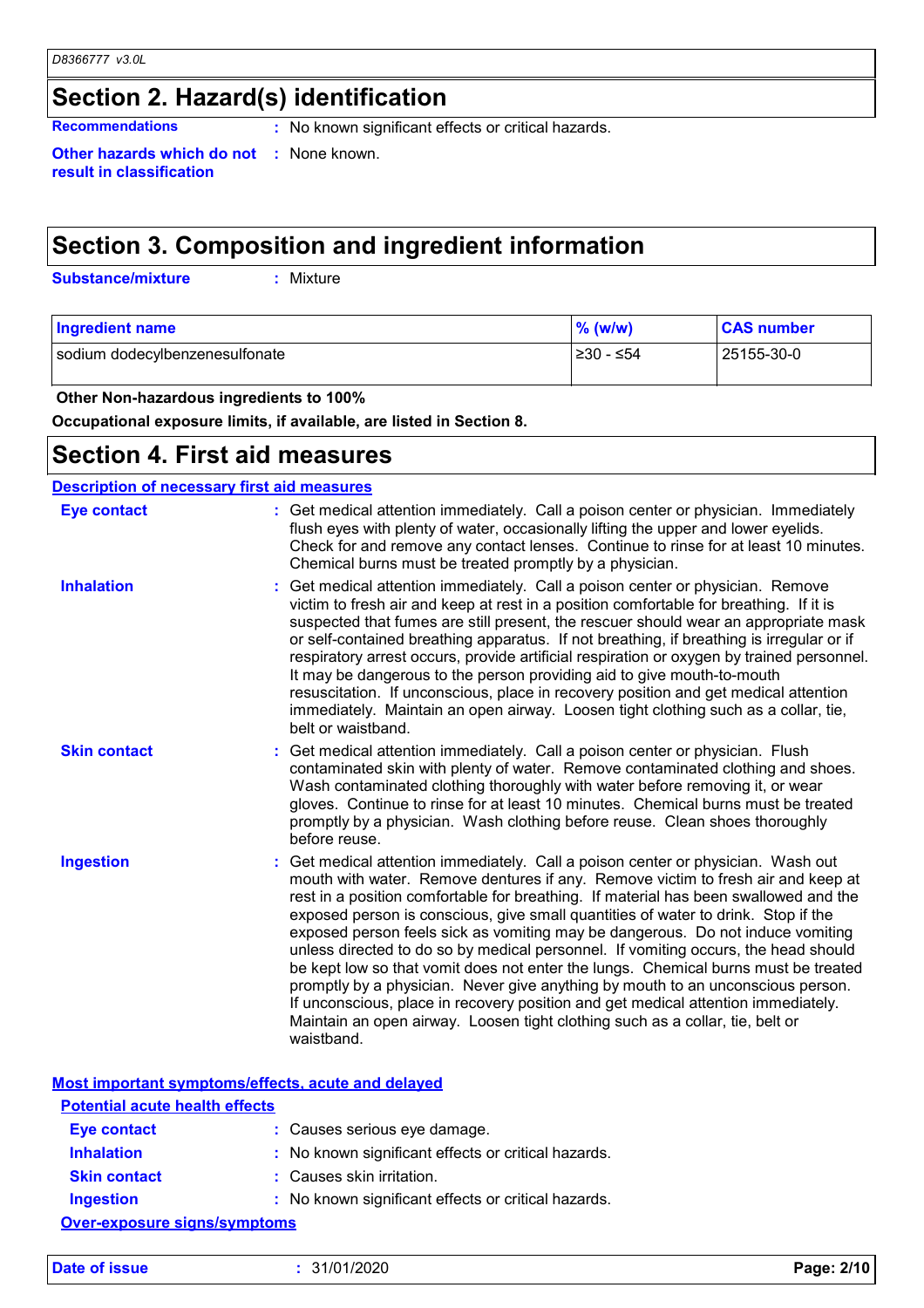# **Section 4. First aid measures**

| <b>Eye contact</b>                | : Adverse symptoms may include the following:<br>pain<br>watering<br>redness                                                                                                                                                                                                                                                                                                                                    |
|-----------------------------------|-----------------------------------------------------------------------------------------------------------------------------------------------------------------------------------------------------------------------------------------------------------------------------------------------------------------------------------------------------------------------------------------------------------------|
| <b>Inhalation</b>                 | : No specific data.                                                                                                                                                                                                                                                                                                                                                                                             |
| <b>Skin contact</b>               | : Adverse symptoms may include the following:<br>pain or irritation<br>redness<br>blistering may occur                                                                                                                                                                                                                                                                                                          |
| <b>Ingestion</b>                  | : No specific data.                                                                                                                                                                                                                                                                                                                                                                                             |
|                                   | <u>Indication of immediate medical attention and special treatment needed, if necessary</u>                                                                                                                                                                                                                                                                                                                     |
| <b>Notes to physician</b>         | : Treat symptomatically. Contact poison treatment specialist immediately if large<br>quantities have been ingested or inhaled.                                                                                                                                                                                                                                                                                  |
| <b>Specific treatments</b>        | : No specific treatment.                                                                                                                                                                                                                                                                                                                                                                                        |
| <b>Protection of first-aiders</b> | : No action shall be taken involving any personal risk or without suitable training. If it<br>is suspected that fumes are still present, the rescuer should wear an appropriate<br>mask or self-contained breathing apparatus. It may be dangerous to the person<br>providing aid to give mouth-to-mouth resuscitation. Wash contaminated clothing<br>thoroughly with water before removing it, or wear gloves. |

**See toxicological information (Section 11)**

### **Section 5. Fire-fighting measures**

| <b>Extinguishing media</b>                             |                                                                                                                                                                                                     |
|--------------------------------------------------------|-----------------------------------------------------------------------------------------------------------------------------------------------------------------------------------------------------|
| <b>Suitable extinguishing</b><br>media                 | : Use an extinguishing agent suitable for the surrounding fire.                                                                                                                                     |
| <b>Unsuitable extinguishing</b><br>media               | : None known.                                                                                                                                                                                       |
| <b>Specific hazards arising</b><br>from the chemical   | : No specific fire or explosion hazard.                                                                                                                                                             |
| <b>Hazardous thermal</b><br>decomposition products     | : Decomposition products may include the following materials:<br>carbon dioxide<br>carbon monoxide<br>sulfur oxides<br>metal oxide/oxides                                                           |
| <b>Special protective actions</b><br>for fire-fighters | : Promptly isolate the scene by removing all persons from the vicinity of the incident if<br>there is a fire. No action shall be taken involving any personal risk or without<br>suitable training. |
| <b>Special protective actions</b><br>for fire-fighters | : Fire-fighters should wear appropriate protective equipment and self-contained<br>breathing apparatus (SCBA) with a full face-piece operated in positive pressure<br>mode.                         |

### **Section 6. Accidental release measures**

#### **Personal precautions, protective equipment and emergency procedures**

| For non-emergency<br>personnel | : No action shall be taken involving any personal risk or without suitable training.<br>Evacuate surrounding areas. Keep unnecessary and unprotected personnel from<br>entering. Do not touch or walk through spilled material. Provide adequate<br>ventilation. Wear appropriate respirator when ventilation is inadequate. Put on<br>appropriate personal protective equipment. |            |
|--------------------------------|-----------------------------------------------------------------------------------------------------------------------------------------------------------------------------------------------------------------------------------------------------------------------------------------------------------------------------------------------------------------------------------|------------|
| For emergency responders       | If specialized clothing is required to deal with the spillage, take note of any<br>information in Section 8 on suitable and unsuitable materials. See also the<br>information in "For non-emergency personnel".                                                                                                                                                                   |            |
| Date of issue                  | : 31/01/2020                                                                                                                                                                                                                                                                                                                                                                      | Page: 3/10 |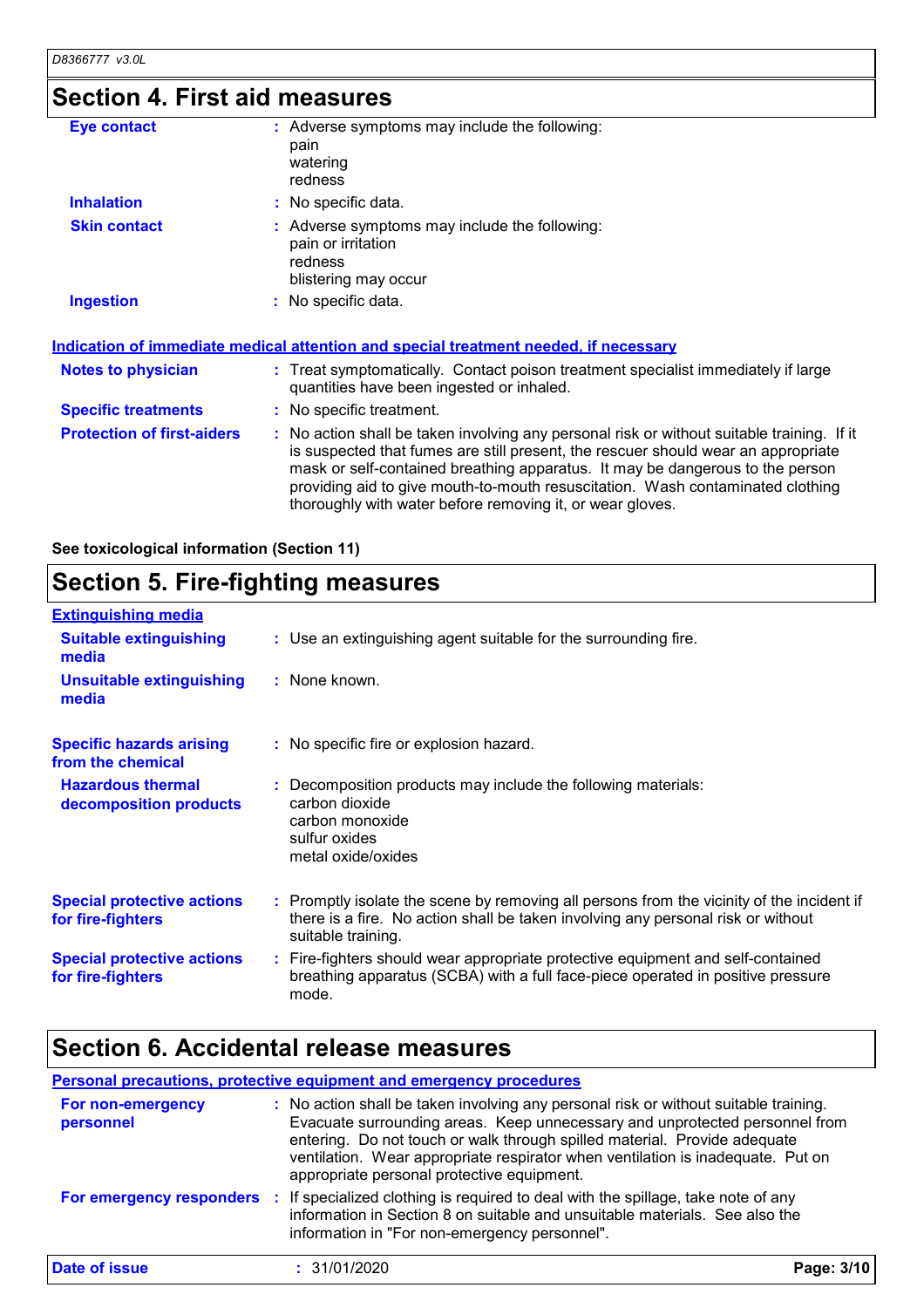### **Section 6. Accidental release measures**

| <b>Environmental precautions</b>                             | : Avoid dispersal of spilled material and runoff and contact with soil, waterways,<br>drains and sewers. Inform the relevant authorities if the product has caused<br>environmental pollution (sewers, waterways, soil or air).                                                                                                                                                                                                                    |
|--------------------------------------------------------------|----------------------------------------------------------------------------------------------------------------------------------------------------------------------------------------------------------------------------------------------------------------------------------------------------------------------------------------------------------------------------------------------------------------------------------------------------|
| <b>Methods and materials for containment and cleaning up</b> |                                                                                                                                                                                                                                                                                                                                                                                                                                                    |
| <b>Small spill</b>                                           | : Move containers from spill area. Avoid dust generation. Using a vacuum with<br>HEPA filter will reduce dust dispersal. Place spilled material in a designated,<br>labeled waste container. Dispose of via a licensed waste disposal contractor.                                                                                                                                                                                                  |
| Large spill                                                  | : Move containers from spill area. Approach release from upwind. Prevent entry into<br>sewers, water courses, basements or confined areas. Avoid dust generation. Do<br>not dry sweep. Vacuum dust with equipment fitted with a HEPA filter and place in a<br>closed, labeled waste container. Dispose of via a licensed waste disposal<br>contractor. Note: see Section 1 for emergency contact information and Section 13<br>for waste disposal. |

**See Section 1 for emergency contact information.**

**See Section 8 for information on appropriate personal protective equipment. See Section 13 for additional waste treatment information.**

# **Section 7. Handling and storage**

| <b>Precautions for safe handling</b>                                             |                                                                                                                                                                                                                                                                                                                                                                                                                                                                                                                                   |
|----------------------------------------------------------------------------------|-----------------------------------------------------------------------------------------------------------------------------------------------------------------------------------------------------------------------------------------------------------------------------------------------------------------------------------------------------------------------------------------------------------------------------------------------------------------------------------------------------------------------------------|
| <b>Protective measures</b>                                                       | : Put on appropriate personal protective equipment (see Section 8). Do not get in<br>eyes or on skin or clothing. Do not ingest. If during normal use the material<br>presents a respiratory hazard, use only with adequate ventilation or wear<br>appropriate respirator. Keep in the original container or an approved alternative<br>made from a compatible material, kept tightly closed when not in use. Empty<br>containers retain product residue and can be hazardous. Do not reuse container.                            |
| <b>Advice on general</b><br>occupational hygiene                                 | : Eating, drinking and smoking should be prohibited in areas where this material is<br>handled, stored and processed. Workers should wash hands and face before<br>eating, drinking and smoking. Remove contaminated clothing and protective<br>equipment before entering eating areas. See also Section 8 for additional<br>information on hygiene measures.                                                                                                                                                                     |
| <b>Conditions for safe storage,</b><br>including any<br><b>incompatibilities</b> | : Store in accordance with local regulations. Store in original container protected<br>from direct sunlight in a dry, cool and well-ventilated area, away from incompatible<br>materials (see Section 10) and food and drink. Store locked up. Keep container<br>tightly closed and sealed until ready for use. Containers that have been opened<br>must be carefully resealed and kept upright to prevent leakage. Do not store in<br>unlabeled containers. Use appropriate containment to avoid environmental<br>contamination. |

### **Section 8. Exposure controls and personal protection**

```
Control parameters
Occupational exposure limits
Australia
New Zealand
 No exposure standard allocated.
```
**Occupational exposure limits : No exposure standard allocated.**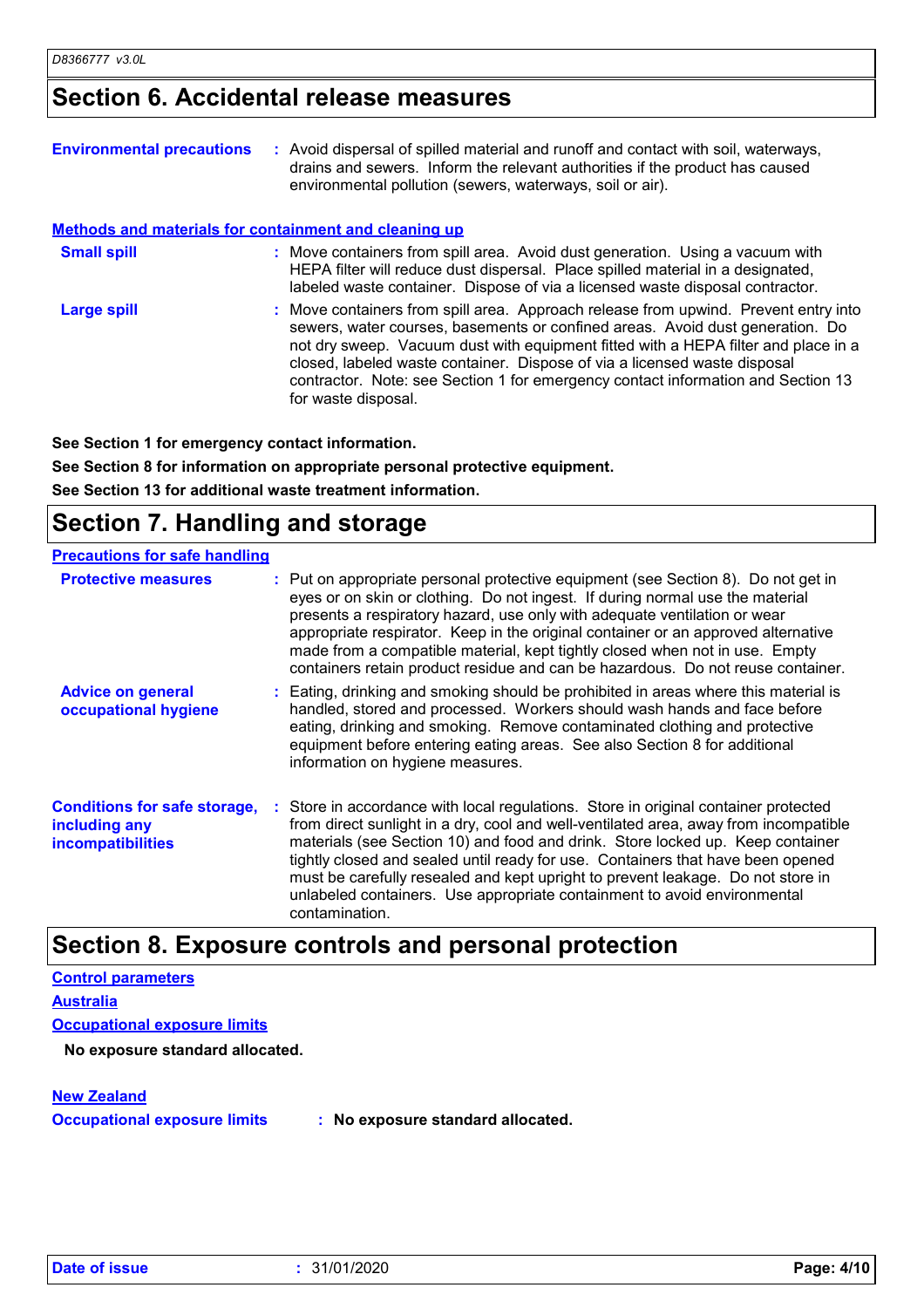# **Section 8. Exposure controls and personal protection**

| <b>Appropriate engineering</b><br>controls | : If user operations generate dust, fumes, gas, vapor or mist, use process enclosures,<br>local exhaust ventilation or other engineering controls to keep worker exposure to<br>airborne contaminants below any recommended or statutory limits.                                                                                                                                                                                                                                                                                                                                                                          |  |
|--------------------------------------------|---------------------------------------------------------------------------------------------------------------------------------------------------------------------------------------------------------------------------------------------------------------------------------------------------------------------------------------------------------------------------------------------------------------------------------------------------------------------------------------------------------------------------------------------------------------------------------------------------------------------------|--|
| <b>Environmental exposure</b><br>controls  | Emissions from ventilation or work process equipment should be checked to ensure<br>they comply with the requirements of environmental protection legislation. In some<br>cases, fume scrubbers, filters or engineering modifications to the process<br>equipment will be necessary to reduce emissions to acceptable levels.                                                                                                                                                                                                                                                                                             |  |
| <b>Individual protection measures</b>      |                                                                                                                                                                                                                                                                                                                                                                                                                                                                                                                                                                                                                           |  |
| <b>Hygiene measures</b>                    | : Wash hands, forearms and face thoroughly after handling chemical products, before<br>eating, smoking and using the lavatory and at the end of the working period.<br>Appropriate techniques should be used to remove potentially contaminated clothing.<br>Wash contaminated clothing before reusing. Ensure that eyewash stations and<br>safety showers are close to the workstation location.                                                                                                                                                                                                                         |  |
| <b>Eye/face protection</b>                 | : Safety eyewear complying with an approved standard should be used when a risk<br>assessment indicates this is necessary to avoid exposure to liquid splashes, mists,<br>gases or dusts. If contact is possible, the following protection should be worn,<br>unless the assessment indicates a higher degree of protection: chemical splash<br>goggles and/or face shield. If inhalation hazards exist, a full-face respirator may be<br>required instead.                                                                                                                                                               |  |
| <b>Skin protection</b>                     |                                                                                                                                                                                                                                                                                                                                                                                                                                                                                                                                                                                                                           |  |
| <b>Hand protection</b>                     | : Chemical-resistant, impervious gloves complying with an approved standard should<br>be worn at all times when handling chemical products if a risk assessment indicates<br>this is necessary. Considering the parameters specified by the glove manufacturer,<br>check during use that the gloves are still retaining their protective properties. It<br>should be noted that the time to breakthrough for any glove material may be<br>different for different glove manufacturers. In the case of mixtures, consisting of<br>several substances, the protection time of the gloves cannot be accurately<br>estimated. |  |
| <b>Body protection</b>                     | : Personal protective equipment for the body should be selected based on the task<br>being performed and the risks involved and should be approved by a specialist<br>before handling this product.                                                                                                                                                                                                                                                                                                                                                                                                                       |  |
| <b>Other skin protection</b>               | : Appropriate footwear and any additional skin protection measures should be<br>selected based on the task being performed and the risks involved and should be<br>approved by a specialist before handling this product.                                                                                                                                                                                                                                                                                                                                                                                                 |  |
| <b>Respiratory protection</b>              | : Based on the hazard and potential for exposure, select a respirator that meets the<br>appropriate standard or certification. Respirators must be used according to a<br>respiratory protection program to ensure proper fitting, training, and other important<br>aspects of use.                                                                                                                                                                                                                                                                                                                                       |  |

# **Section 9. Physical and chemical properties**

| <b>Appearance</b>     |                                                                                                           |            |
|-----------------------|-----------------------------------------------------------------------------------------------------------|------------|
| <b>Physical state</b> | : Solid. [Block]                                                                                          |            |
| <b>Color</b>          | : Purple (light/Dark)                                                                                     |            |
| <b>Odor</b>           | : Lavender                                                                                                |            |
| <b>Odor threshold</b> | : Not available.                                                                                          |            |
| pH                    | : $\mathsf{P}[\text{of } \mathsf{Q}[\mathsf{H}]]   \mathsf{d}\mathsf{S}\text{of } \mathsf{Q}[\mathsf{A}]$ |            |
| <b>Melting point</b>  | : Not available.                                                                                          |            |
| <b>Date of issue</b>  | : 31/01/2020                                                                                              | Page: 5/10 |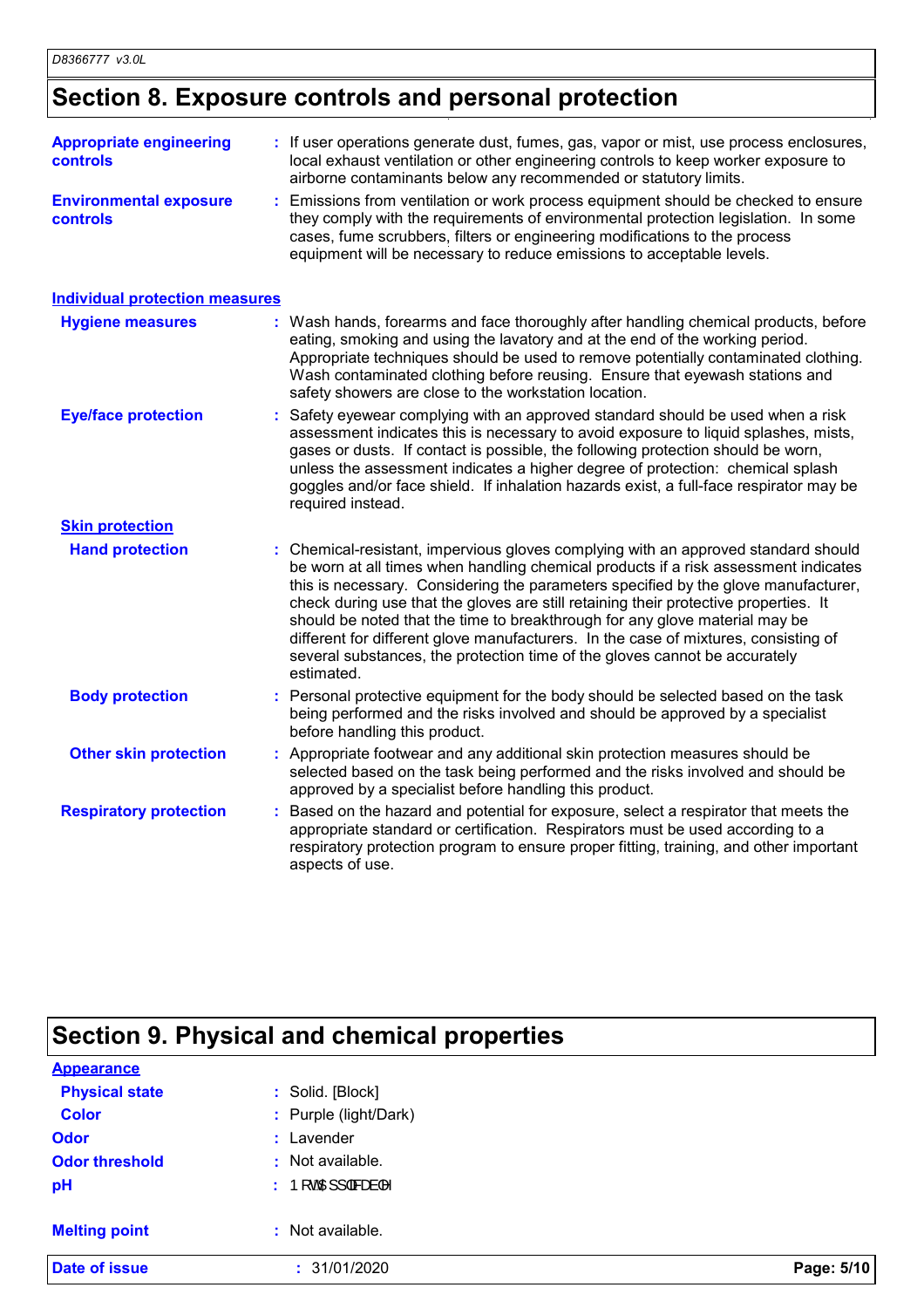# **Section 9. Physical and chemical properties**

| <b>Boiling point</b>                              | $:$ Not available.                                                     |
|---------------------------------------------------|------------------------------------------------------------------------|
| <b>Flash point</b>                                | : Closed cup: $>200^{\circ}$ C ( $>392^{\circ}$ F)                     |
| <b>Evaporation rate</b>                           | $:$ Not available.                                                     |
| <b>Flammability (solid, gas)</b>                  | $:$ Not available.                                                     |
| Lower and upper explosive<br>(flammable) limits   | $:$ Not available.                                                     |
| <b>Vapor pressure</b>                             | $:$ Not available.                                                     |
| <b>Vapor density</b>                              | $:$ Not available.                                                     |
| <b>Relative density</b>                           | $:$ Not available.                                                     |
| <b>Solubility</b>                                 | : Easily soluble in the following materials: cold water and hot water. |
| <b>Solubility in water</b>                        | $:$ Not available.                                                     |
| <b>Partition coefficient: n-</b><br>octanol/water | : Not available.                                                       |
| <b>Auto-ignition temperature</b>                  | $:$ Not available.                                                     |
| <b>Decomposition temperature</b>                  | : Not available.                                                       |
| <b>Viscosity</b>                                  | $:$ Not available.                                                     |
| Flow time (ISO 2431)                              | $:$ Not available.                                                     |

# **Section 10. Stability and reactivity**

| <b>Reactivity</b>                            | : No specific test data related to reactivity available for this product or its ingredients.              |
|----------------------------------------------|-----------------------------------------------------------------------------------------------------------|
| <b>Chemical stability</b>                    | : The product is stable.                                                                                  |
| <b>Possibility of hazardous</b><br>reactions | : Under normal conditions of storage and use, hazardous reactions will not occur.                         |
| <b>Conditions to avoid</b>                   | : No specific data.                                                                                       |
| <b>Incompatible materials</b>                | : No specific data.                                                                                       |
| <b>Hazardous decomposition</b><br>products   | : Under normal conditions of storage and use, hazardous decomposition products<br>should not be produced. |

# **Section 11. Toxicological information**

#### **Information on toxicological effects**

| <b>Acute toxicity</b>             |                                                                   |                       |             |                 |
|-----------------------------------|-------------------------------------------------------------------|-----------------------|-------------|-----------------|
| <b>Product/ingredient name</b>    | <b>Result</b>                                                     | <b>Species</b>        | <b>Dose</b> | <b>Exposure</b> |
| sodium<br>dodecylbenzenesulfonate | LD50 Oral                                                         | Rat - Male,<br>Female | 1080 mg/kg  |                 |
| <b>Conclusion/Summary</b>         | Based on available data, the classification criteria are not met. |                       |             |                 |

#### **Irritation/Corrosion**

| <b>Product/ingredient name</b>    | <b>Result</b>                                      | <b>Species</b>   | <b>Score</b> | <b>Exposure</b>                         | <b>Observation</b> |
|-----------------------------------|----------------------------------------------------|------------------|--------------|-----------------------------------------|--------------------|
| sodium<br>dodecylbenzenesulfonate | Eyes - Severe irritant                             | Rabbit           |              | 24 hours 250<br>Micrograms              |                    |
|                                   | Eyes - Severe irritant<br>Skin - Moderate irritant | Rabbit<br>Rabbit |              | 1 Percent<br>124 hours 20<br>milligrams |                    |
|                                   | Eyes - Visible necrosis                            | Rabbit           |              | 72 hours                                | 6 days             |

**Conclusion/Summary**

**Date of issue :** 31/01/2020 **Page: 6/10**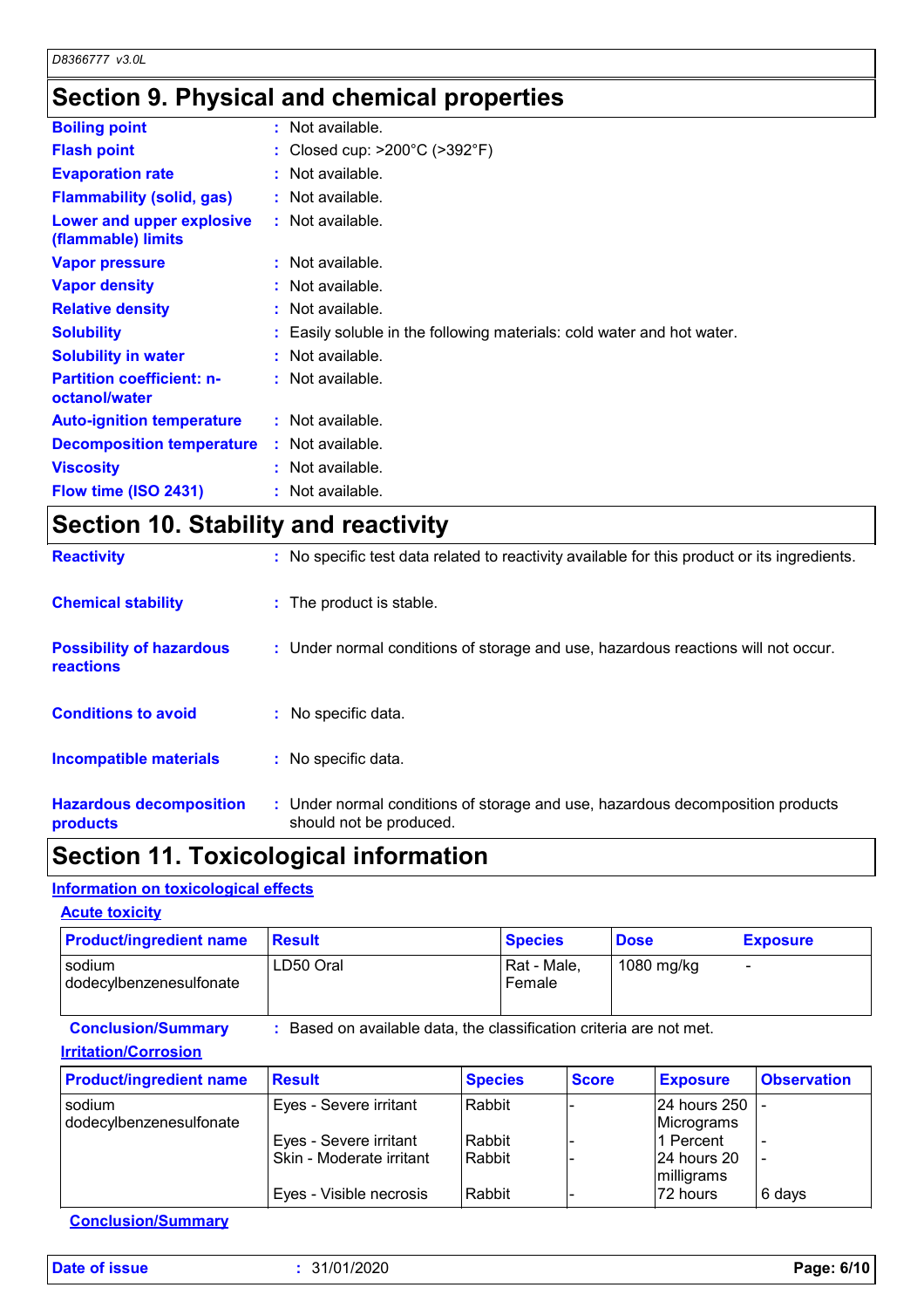# **Section 11. Toxicological information**

| <b>Skin</b>                                                                 | : Based on Calculation method: Causes skin irritation.                              |
|-----------------------------------------------------------------------------|-------------------------------------------------------------------------------------|
| <b>Eyes</b>                                                                 | Based on Calculation method: Causes serious eye damage.                             |
| <b>Respiratory</b>                                                          | : Based on available data, the classification criteria are not met.                 |
| <b>Sensitization</b>                                                        |                                                                                     |
| Not available.                                                              |                                                                                     |
| <b>Conclusion/Summary</b>                                                   |                                                                                     |
| <b>Skin</b>                                                                 | : Based on available data, the classification criteria are not met.                 |
| <b>Respiratory</b>                                                          | : Based on available data, the classification criteria are not met.                 |
| <b>Mutagenicity</b>                                                         |                                                                                     |
| Not available.                                                              |                                                                                     |
|                                                                             |                                                                                     |
| <b>Conclusion/Summary</b>                                                   | : Based on available data, the classification criteria are not met.                 |
| <b>Carcinogenicity</b>                                                      |                                                                                     |
| Not available.                                                              |                                                                                     |
| <b>Conclusion/Summary</b>                                                   | : Based on available data, the classification criteria are not met.                 |
| <b>Reproductive toxicity</b>                                                |                                                                                     |
| Not available.                                                              |                                                                                     |
| <b>Conclusion/Summary</b>                                                   | : Based on available data, the classification criteria are not met.                 |
| <b>Teratogenicity</b>                                                       |                                                                                     |
| Not available.                                                              |                                                                                     |
|                                                                             |                                                                                     |
| <b>Conclusion/Summary</b>                                                   | : Based on available data, the classification criteria are not met.                 |
| <b>Specific target organ toxicity (single exposure)</b>                     |                                                                                     |
| Not available.                                                              |                                                                                     |
|                                                                             |                                                                                     |
| <b>Specific target organ toxicity (repeated exposure)</b><br>Not available. |                                                                                     |
|                                                                             |                                                                                     |
| <b>Aspiration hazard</b><br>Not available.                                  |                                                                                     |
|                                                                             |                                                                                     |
| <b>Information on the likely</b><br>routes of exposure                      | : Not available.                                                                    |
| <b>Potential acute health effects</b>                                       |                                                                                     |
| <b>Eye contact</b>                                                          | : Causes serious eye damage.                                                        |
| <b>Inhalation</b>                                                           | : No known significant effects or critical hazards.                                 |
| <b>Skin contact</b>                                                         | : Causes skin irritation.                                                           |
| <b>Ingestion</b>                                                            | : No known significant effects or critical hazards.                                 |
|                                                                             |                                                                                     |
|                                                                             | <b>Symptoms related to the physical, chemical and toxicological characteristics</b> |
| <b>Eye contact</b>                                                          | : Adverse symptoms may include the following:                                       |
|                                                                             | pain                                                                                |
|                                                                             | watering<br>redness                                                                 |
|                                                                             |                                                                                     |
| <b>Inhalation</b>                                                           | : No specific data.                                                                 |
| <b>Skin contact</b>                                                         | : Adverse symptoms may include the following:<br>pain or irritation                 |
|                                                                             | redness                                                                             |
|                                                                             | blistering may occur                                                                |
| <b>Ingestion</b>                                                            | : No specific data.                                                                 |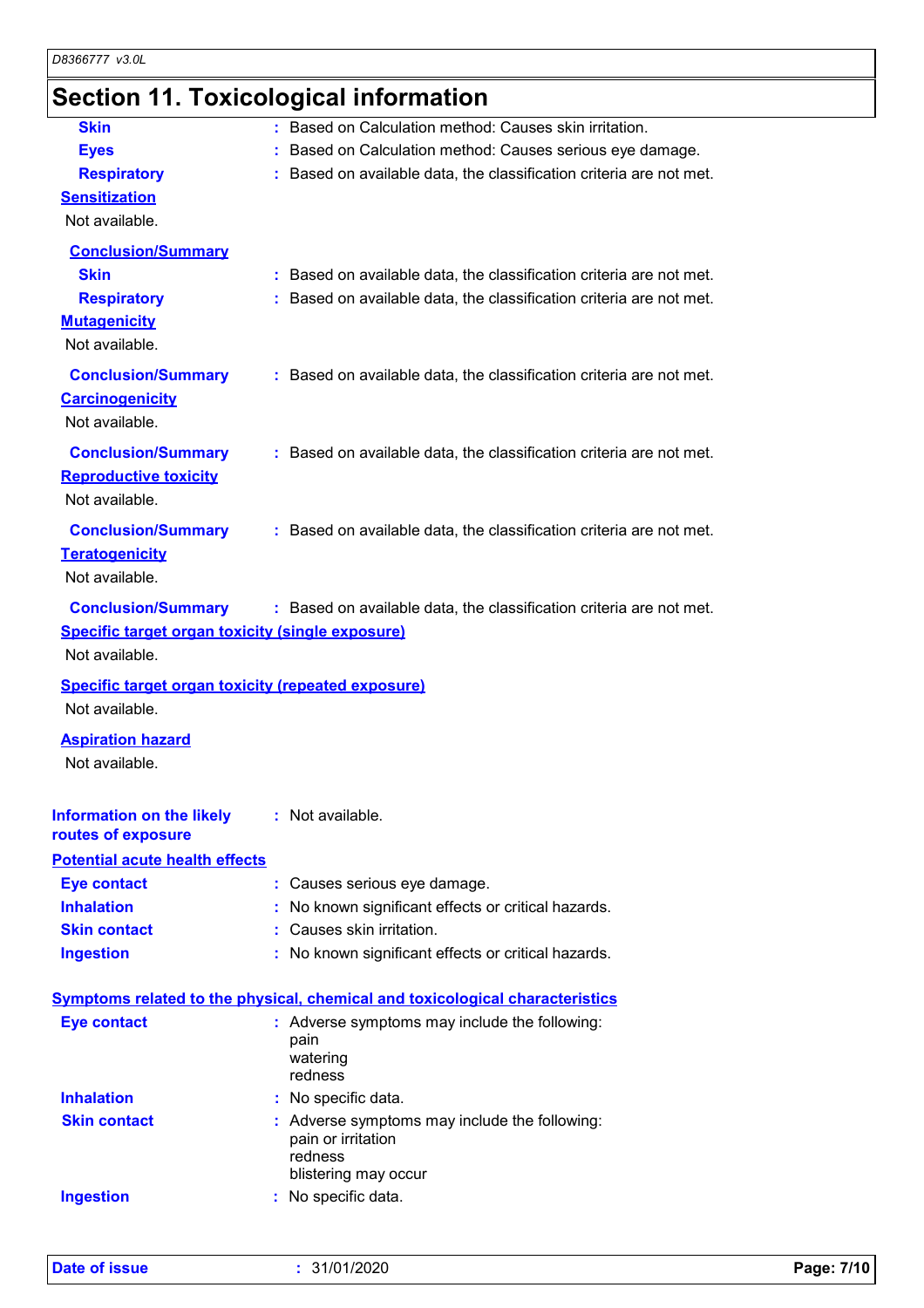# **Section 11. Toxicological information**

|                                                   | Delayed and immediate effects and also chronic effects from short and long term exposure |  |
|---------------------------------------------------|------------------------------------------------------------------------------------------|--|
| <b>Short term exposure</b>                        |                                                                                          |  |
| <b>Potential immediate</b><br><b>effects</b>      | $:$ Not available.                                                                       |  |
| <b>Potential delayed effects : Not available.</b> |                                                                                          |  |
| <b>Long term exposure</b>                         |                                                                                          |  |
| <b>Potential immediate</b><br>effects             | $:$ Not available.                                                                       |  |
| <b>Potential delayed effects : Not available.</b> |                                                                                          |  |
| <b>Potential chronic health effects</b>           |                                                                                          |  |
| Not available.                                    |                                                                                          |  |
| <b>Conclusion/Summary</b>                         | : Based on available data, the classification criteria are not met.                      |  |
| <b>General</b>                                    | : No known significant effects or critical hazards.                                      |  |
| <b>Carcinogenicity</b>                            | : No known significant effects or critical hazards.                                      |  |
| <b>Mutagenicity</b>                               | : No known significant effects or critical hazards.                                      |  |
| <b>Teratogenicity</b>                             | : No known significant effects or critical hazards.                                      |  |
| <b>Developmental effects</b>                      | : No known significant effects or critical hazards.                                      |  |
| <b>Fertility effects</b>                          | : No known significant effects or critical hazards.                                      |  |
|                                                   |                                                                                          |  |

#### **Numerical measures of toxicity**

| <b>Acute toxicity estimates</b> |  |
|---------------------------------|--|
|---------------------------------|--|

| <b>Route</b> | <b>ATE value</b> |
|--------------|------------------|
| Oral         | 2702.8 mg/kg     |

# **Section 12. Ecological information**

#### **Toxicity**

| <b>Product/ingredient name</b>    | <b>Result</b>                     | <b>Species</b>                                                           | <b>Exposure</b> |
|-----------------------------------|-----------------------------------|--------------------------------------------------------------------------|-----------------|
| sodium<br>dodecylbenzenesulfonate | Acute EC50 29000 µg/l Fresh water | Algae - Chlorella pyrenoidosa -<br>Exponential growth phase              | 96 hours        |
|                                   | Acute EC50 7.81 mg/l Fresh water  | Crustaceans - Ceriodaphnia<br>dubia - Neonate                            | 48 hours        |
|                                   | Acute EC50 5.88 ppm Fresh water   | Daphnia - Daphnia magna                                                  | 48 hours        |
|                                   | Acute IC50 112.4 mg/l Fresh water | Algae - Pseudokirchneriella<br>subcapitata - Exponential<br>growth phase | 72 hours        |
|                                   | Acute LC50 1.18 ppm Fresh water   | Fish - Lepomis macrochirus                                               | 96 hours        |

**Conclusion/Summary :** Based on Calculation Method: Harmful to aquatic life with long lasting effects.

#### **Persistence and degradability**

**Conclusion/Summary :** Based on available data, the classification criteria are not met.

#### **Bioaccumulative potential**

| <b>Product/ingredient name</b>    | <b>LogP</b> <sub>ow</sub> | <b>BCF</b> | <b>Potential</b> |
|-----------------------------------|---------------------------|------------|------------------|
| sodium<br>dodecylbenzenesulfonate | 96. ا                     |            | low              |

#### **Mobility in soil**

**Date of issue :** 31/01/2020 **Page: 8/10**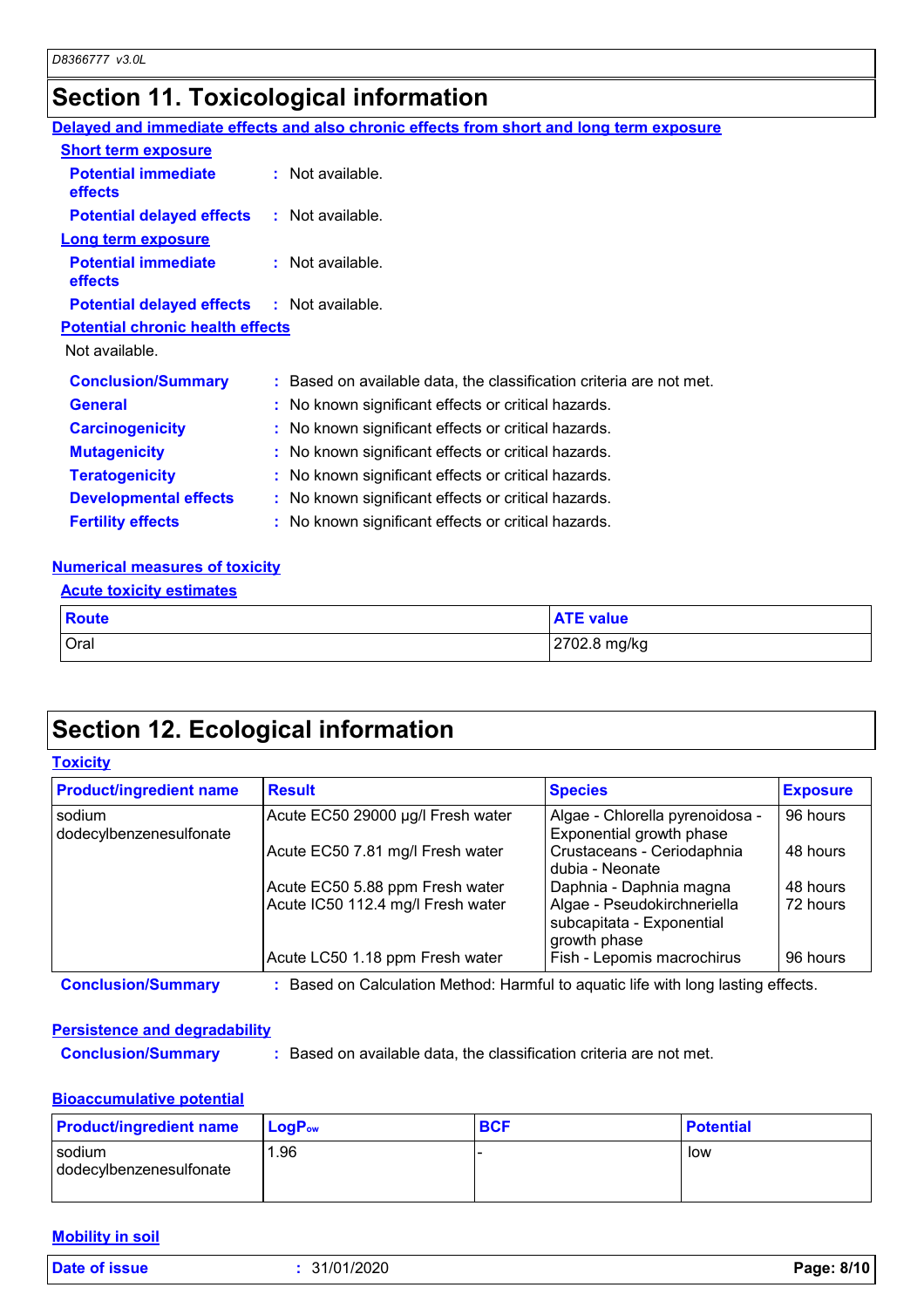# **Section 12. Ecological information**

**Soil/water partition coefficient (KOC)**

**:** Not available.

**Other adverse effects** : No known significant effects or critical hazards.

### **Section 13. Disposal considerations**

The generation of waste should be avoided or minimized wherever possible. Disposal of this product, solutions and any by-products should at all times comply with the requirements of environmental protection and waste disposal legislation and any regional local authority requirements. Dispose of surplus and nonrecyclable products via a licensed waste disposal contractor. Waste should not be disposed of untreated to the sewer unless fully compliant with the requirements of all authorities with jurisdiction. Waste packaging should be recycled. Incineration or landfill should only be considered when recycling is not feasible. This material and its container must be disposed of in a safe way. Care should be taken when handling emptied containers that have not been cleaned or rinsed out. Empty containers or liners may retain some product residues. Avoid dispersal of spilled material and runoff and contact with soil, waterways, drains and sewers. **Disposal methods :**

### **Section 14. Transport information**

|                                      | <b>ADG</b>               | <b>ADR/RID</b> | <b>IMDG</b>    | <b>IATA</b>    |
|--------------------------------------|--------------------------|----------------|----------------|----------------|
| <b>UN number</b>                     | Not regulated.           | Not regulated. | Not regulated. | Not regulated. |
| <b>UN proper</b><br>shipping name    |                          |                |                |                |
| <b>Transport hazard</b><br>class(es) | $\overline{\phantom{a}}$ |                |                |                |
| <b>Packing group</b>                 | $\blacksquare$           |                | -              |                |
| <b>Environmental</b><br>hazards      | No.                      | No.            | No.            | No.            |

**Special precautions for user Transport within user's premises:** always transport in closed containers that are **:** upright and secure. Ensure that persons transporting the product know what to do in the event of an accident or spillage.

**Transport in bulk according to Annex II of MARPOL and the IBC Code :** Not available.

### **Section 15. Regulatory information**

| <b>Standard Uniform Schedule of Medicine and Poisons</b>                |
|-------------------------------------------------------------------------|
| Schedule 5 CAUTION                                                      |
| <u> Model Work Health and Safety Requlations - Scheduled Substances</u> |
| sodium dodecylbenzenesulfonate                                          |
|                                                                         |

| Date of issue                                               | : 31/01/2020                             | Page: 9/10 |
|-------------------------------------------------------------|------------------------------------------|------------|
| <b>HSNO Approval Number</b>                                 | : HSR002530                              |            |
| <b>HSNO Group Standard</b>                                  | : Cleaning Products (Subsidiary Hazard)  |            |
| <b>New Zealand Inventory of</b><br><b>Chemicals (NZIoC)</b> | : All components are listed or exempted. |            |
| <b>Australia inventory (AICS)</b>                           | : All components are listed or exempted. |            |